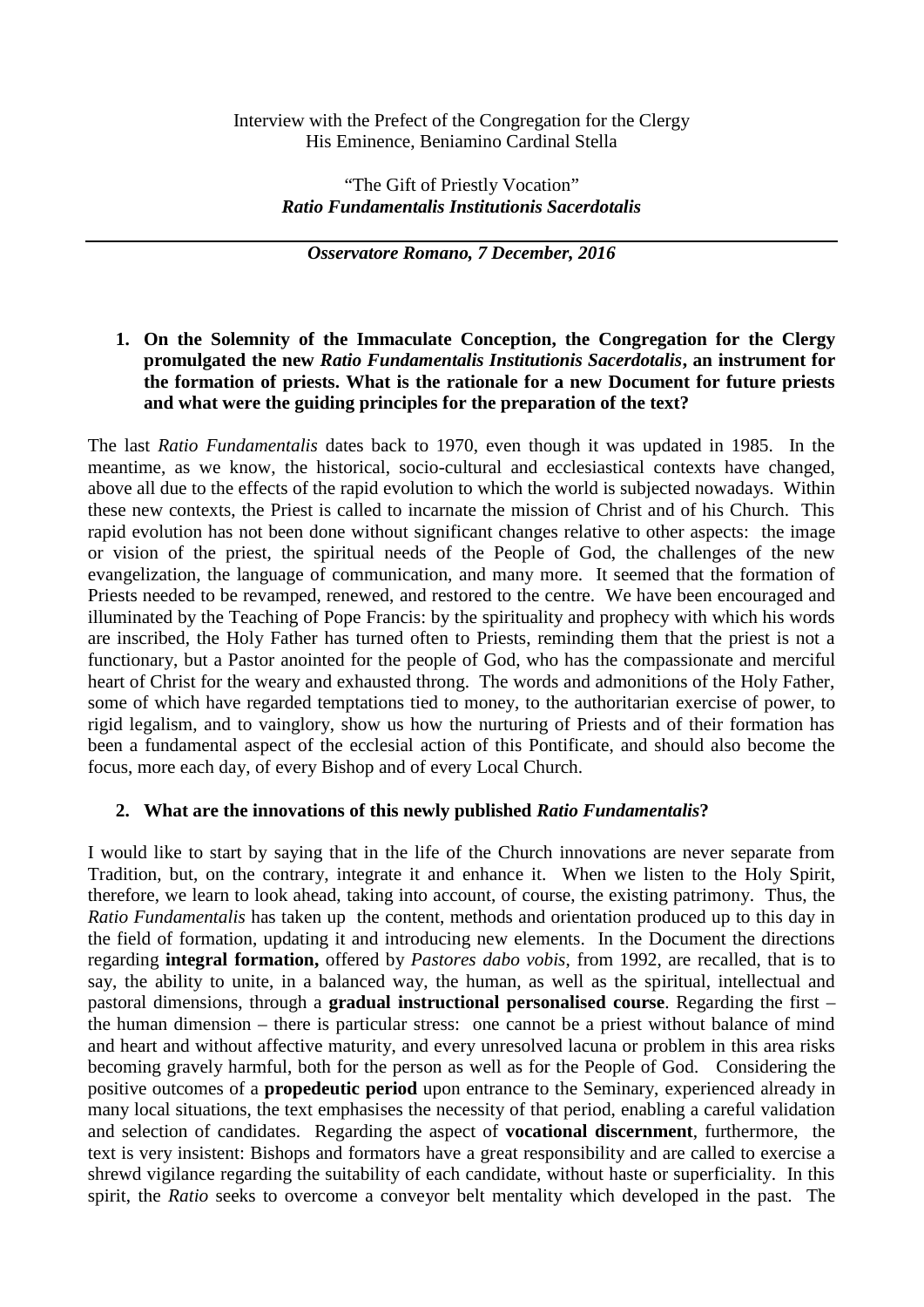challenge is to propose **an integral formational course**, which helps the person mature in every aspect, and which favours a final evaluation carried out with a framework encompassing the entirety of the course. In this way, besides the already well known classifications, which have subdivided that course into "phase of Philosophical studies," "phase of Theological studies," "pastoral phase," we have added the "stage of discipleship," "configuration stage," and "pastoral stage," to each of which corresponds an itinerary and a formative content, orientated toward an assimilation with the image of the Good Shepherd. In brief: to be a good priest, in addition to having passed all the exams, **a demonstrated human, spiritual and pastoral maturation** is necessary. I think it is superfluous to add that other minor innovations could be gathered from the text, from the standpoint of approaches to the question, vocabulary used, the formative methodology proposed, and the impulse given by the current Pontifical Magisterium.

#### **3. In addition to these innovations, what would be the most important keywords to achieve an underlying vision of the** *Ratio***?**

I would choose at least three. The first is "humanity." I cannot sufficiently insist upon the need that seminarians be accompanied through a growth process which will, in the end, help them become persons who are humanly balanced, serene and stable. Only in this way will it be possible to have Priests with friendly traits, who are authentic, loyal, interiorly free, affectively stable, capable of weaving together peaceful interpersonal relationships and living the evangelical counsels without rigidity, hypocrisy or loopholes. The *Ratio* insists upon the importance of this **human accompaniment**, which helps in the development of maturity in the person, and guarantees within the candidates a good psycho-affective equilibrium. The second word is "**spirituality**," which should never be taken for granted. The conscience of priestly identity is necessarily founded upon this aspect: the priest is not a man of action, a leader, religious organiser, or a functionary of the sacred. Instead he is a disciple passionately in love with the Lord, whose life and whose ministry are founded on this intimate relationship with God and upon his configuration to Christ the Good Shepherd. Only in this way – cultivating his spiritual life with discipline and expressly dedicated time – can old sacral and bureaucratic views of ministry be surpassed, so that we may have Priests passionately motivated by the Gospel, capable of "feeling with the Church" and being, like Jesus, compassionate and merciful "Samaritans."

I would say that the third word is "**discernment**." He who follows the Gospel way and who immerses himself in life in the Spirit, overcomes both an ideological as well as a rigorist approach, discovering that the processes and situations of life cannot be classified through inflexible schemata or abstract norms, but instead need listening, dialogue, and interpretations of the heart's movements. The privileged place, because it is mature, in the art of discernment is certainly **personal accompaniment, above all through spiritual direction**. This is a fundamental setting, which requires sincere openness on the part of the candidates, and competence and availability on the part of the formators, to offer their time and beneficial tools. Discernment if a gift which Pastors must exercise on themselves, and even more so, within the pastoral setting, in order to accompany and understand deeply the most complicated existential situations, through which often the persons entrusted to us are scarred, burdened, and wounded. While speaking to the most recent Assembly of the Society of Jesus, Pope Francis expressed his worries regarding this subject: "*I am noticing*," he said "*the lack of discernment in the formation of priests. We are risking, in fact, becoming accustomed to 'black and white' and to that which is legal. We are quite closed, by and large, to discernment. One thing is clear, today in a certain quantity of Seminaries, a rigidity has been re established which is not related to situational discernment*." The principal challenge upon which the Ratio is intended to concentrate was suggested to us, yet again, by Pope Francis: to form priests who are "*visionaries in discernment*" (*Misericordia et Misera*, n.10).